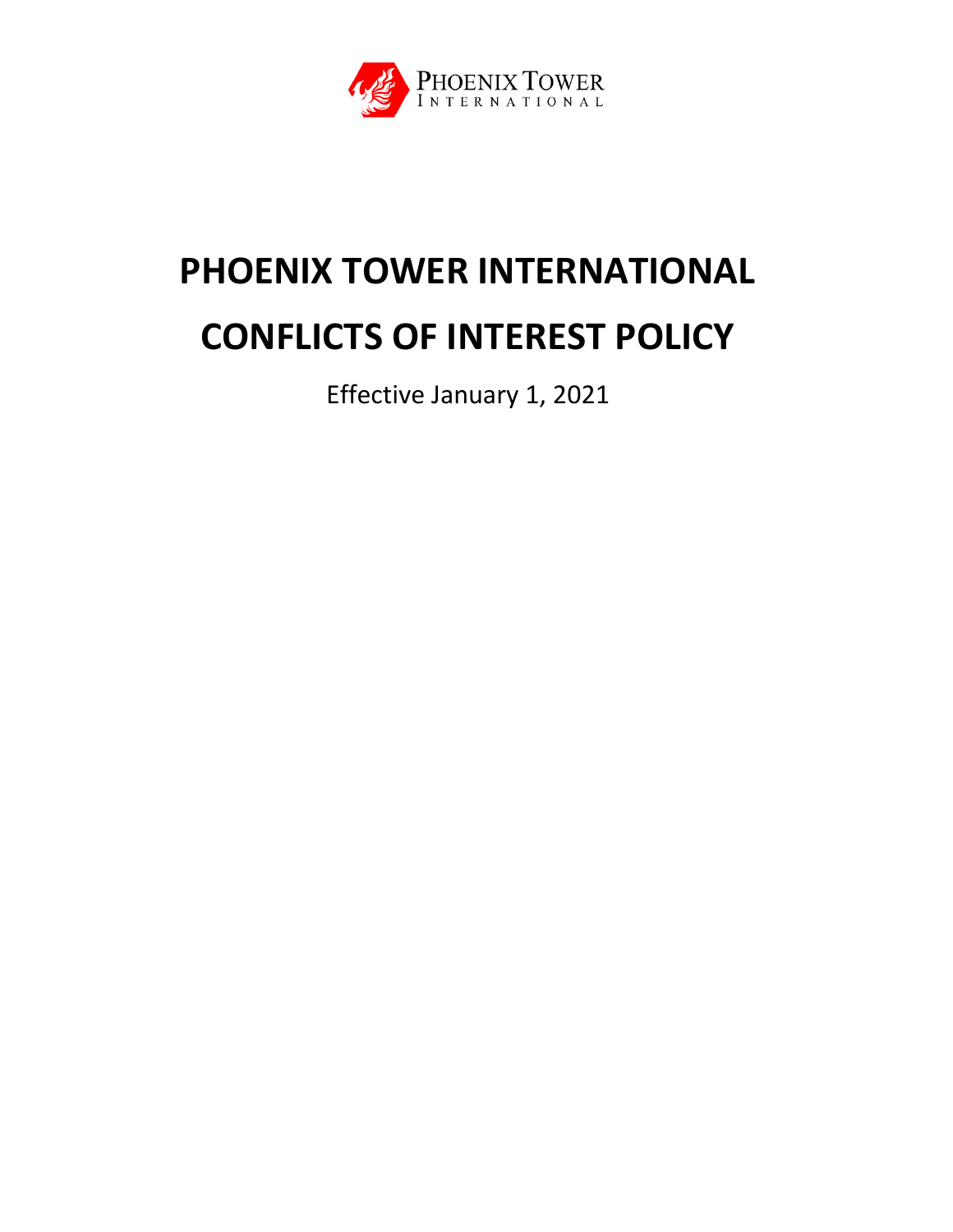## **CONTENTS**

| 4. |  |  |  |  |
|----|--|--|--|--|
|    |  |  |  |  |
|    |  |  |  |  |
|    |  |  |  |  |
|    |  |  |  |  |
|    |  |  |  |  |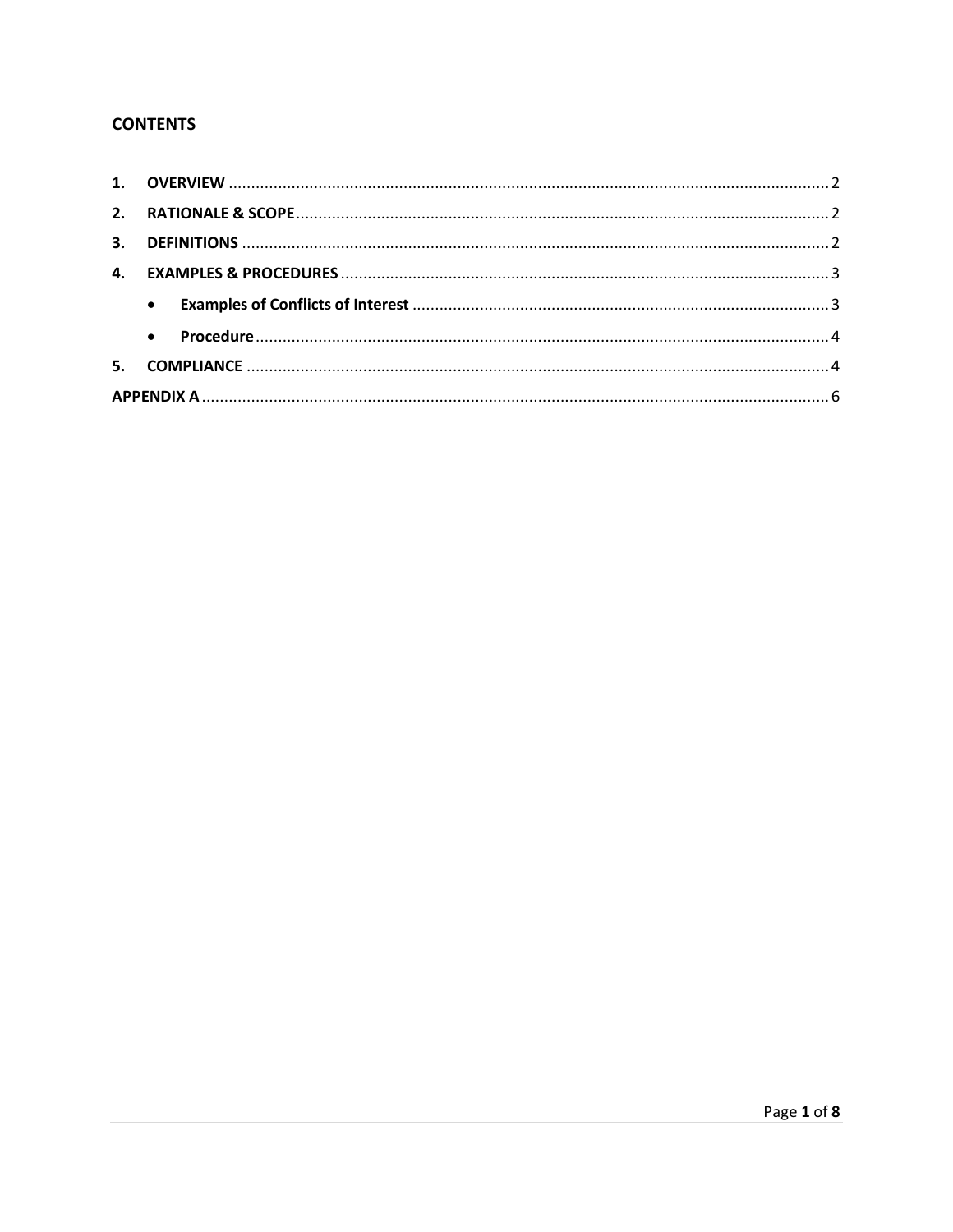## <span id="page-2-0"></span>**1. OVERVIEW**

Phoenix Tower US Holdings, L.P. and its subsidiaries and affiliates worldwide (collectively "PTI" or "Company") expects its Employees to work for the benefit of the Company, act in the Company's best interests at all times, and devote their best efforts to carrying out their job-related responsibilities for the Company. Employees must make business decisions solely based on the Company's best interests, and without regard to personal interest or gain for themselves or other persons or entities.

To that end, Employees must disclose any Actual Conflicts of Interest and Apparent Conflicts of Interest (collectively "Conflicts") and obtain approval in writing by the Company prior to entering into a relationship that may be a conflict of interest, pursuant to the procedure set forth in this Conflict of Interest Policy (the "Policy").

## <span id="page-2-1"></span>**2. RATIONALE & SCOPE**

The purpose of this Policy is to establish standards to govern conduct when an Employee's personal interest may conflict with his/her duties within his/her scope of employment at PTI.

PTI is committed to conflicts management because it:

- Promotes economically rational, efficient, and sound business decisions;
- Promotes the Company's mission and values, specifically our **High Standards**, **Healthy Work Environment**, and **Integrity**;
- Mitigates loss of or diminished corporate opportunity, revenue, or services; and
- Helps to avoid perceptions of unfairness or uneven treatment.

This Policy covers all Employees and all individual contractors directly supervised by Employees.

### <span id="page-2-2"></span>**3. DEFINITIONS**

| <b>Actual Conflicts of Interest</b>  | An existing situation or relationship in which an Employee would<br>be in a position, directly or indirectly, to promote his personal<br>interests, those of a family member or of a personal relationship<br>over those of the Company. |
|--------------------------------------|------------------------------------------------------------------------------------------------------------------------------------------------------------------------------------------------------------------------------------------|
| <b>Apparent Conflict of Interest</b> | An existing situation or relationship that reasonably appears to<br>other parties to involve an Actual Conflict of Interest.                                                                                                             |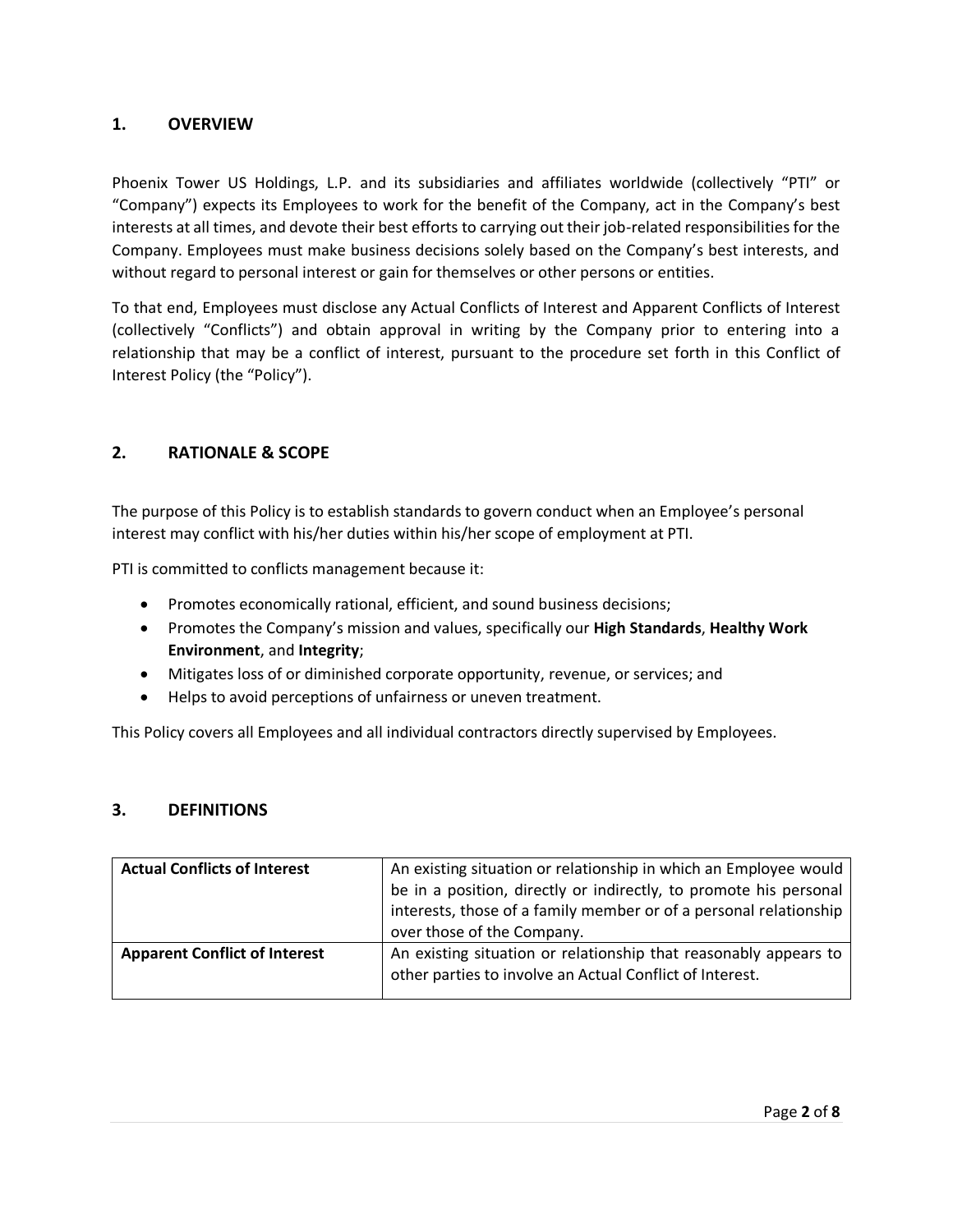| Employee | For the purposes of this Policy, an Employee includes directors,<br>officers and team members who are categorized by the Company<br>as full-time or part-time Employees and temporary employees. |
|----------|--------------------------------------------------------------------------------------------------------------------------------------------------------------------------------------------------|
|          |                                                                                                                                                                                                  |

## <span id="page-3-0"></span>**4. EXAMPLES & PROCEDURES**

The Company prohibits Conflicts, unless they have been properly disclosed to and pre-approved by the Company, pursuant to this Policy. Some common examples of Conflicts are set forth below. Because Conflicts are highly fact-specific, this Policy does not attempt to address every conceivable Conflict, and **Employees** are required to use good judgment and common sense, as well as seek guidance from their supervisor and the Compliance department if they are unsure whether a particular situation, relationship, or activity could constitute a Conflict.

### • **Examples of Conflicts of Interest**

<span id="page-3-1"></span>

| <b>Examples</b>                                                                                                                              | <b>Description</b>                                                                                                                                                                                                                                                                                                                                                                                                                                                                                                                                                                                                                                                                                                                   |
|----------------------------------------------------------------------------------------------------------------------------------------------|--------------------------------------------------------------------------------------------------------------------------------------------------------------------------------------------------------------------------------------------------------------------------------------------------------------------------------------------------------------------------------------------------------------------------------------------------------------------------------------------------------------------------------------------------------------------------------------------------------------------------------------------------------------------------------------------------------------------------------------|
| <b>Outside Employment or</b><br><b>Other Outside Activities</b>                                                                              | Employees must not engage in outside employment or other outside<br>activities that could interfere with their responsibilities and duties to the<br>Company. This includes, but is not limited to:<br>Engaging in outside employment during assigned working hours.<br>٠<br>Working for a competitor, customer or supplier.<br>$\bullet$                                                                                                                                                                                                                                                                                                                                                                                            |
| <b>Employment, Business,</b><br>Dealings with, or Other<br><b>Improper Benefits to,</b><br><b>Family or Personal</b><br><b>Relationships</b> | An Employee cannot influence business decisions or direct business to any<br>person or entity if the Employee, family member or a personal<br>relationship would stand to personally gain, whether directly or indirectly.<br>Some examples include:<br>A job or internship applicant is a family member or a personal<br>$\bullet$<br>relationship.<br>Hiring a family member or personal relationship to provide goods or<br>$\bullet$<br>services to the Company.<br>Where a transaction is contemplated that involves a business or other<br>$\bullet$<br>entity in which a family member or personal relationship participates<br>as an owner, partner, director, officer, senior level employee,<br>consultant or shareholder. |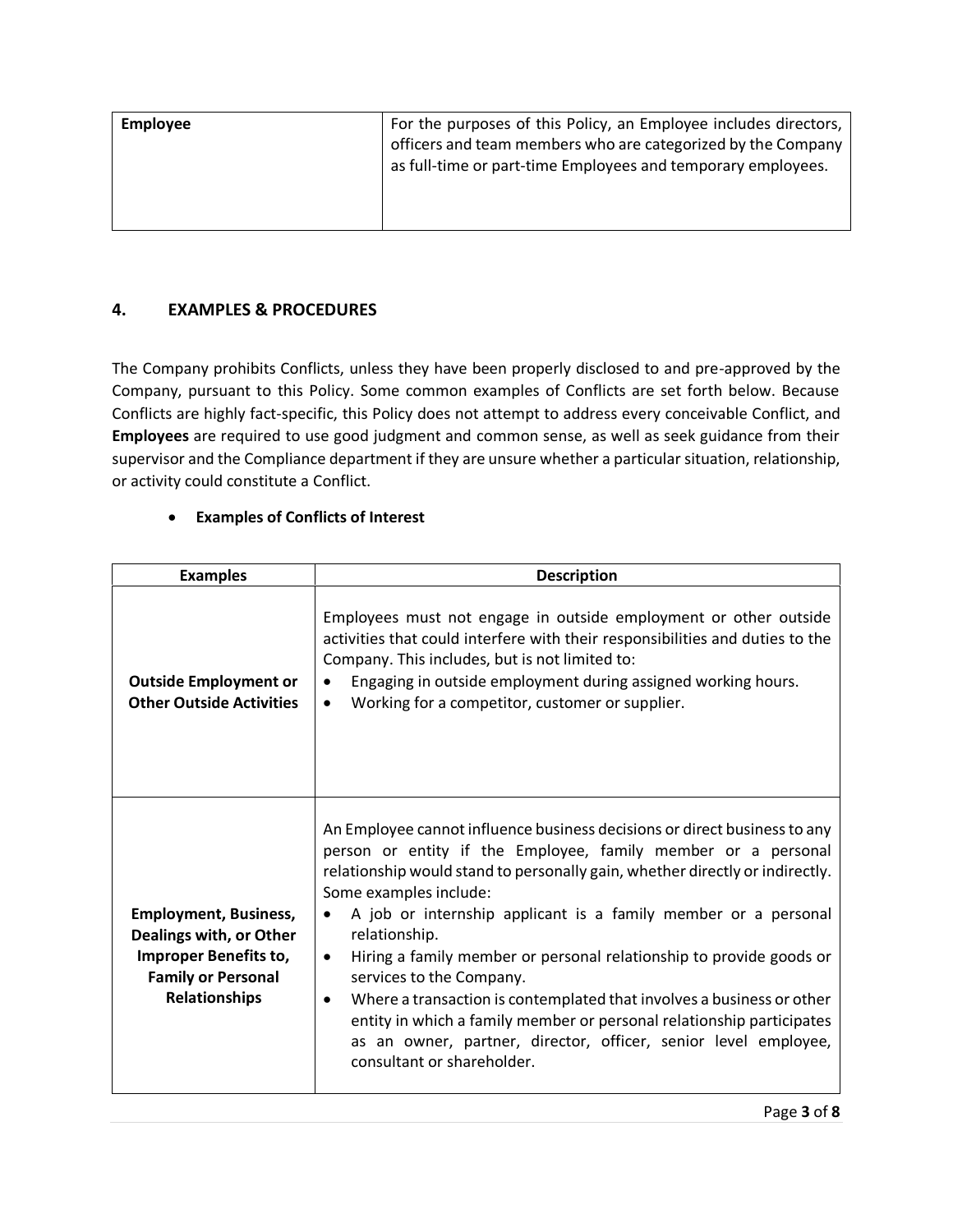| <b>Company Opportunities</b>                                 | Employees owe a duty of loyalty to the Company to advance its legitimate<br>interests and must not use Company property, information or position for<br>personal gain or to compete with the Company. Corporate development<br>opportunities (whether M&A, Lease-up, GLBO or BTS) must be initially<br>reviewed by the appropriate PTI business team, which holds the right of<br>first refusal.                                                                                                                                                                                                             |
|--------------------------------------------------------------|--------------------------------------------------------------------------------------------------------------------------------------------------------------------------------------------------------------------------------------------------------------------------------------------------------------------------------------------------------------------------------------------------------------------------------------------------------------------------------------------------------------------------------------------------------------------------------------------------------------|
| <b>Investments in</b><br><b>Public/Private</b><br>Companies. | Owning (either directly or indirectly through a family member or other<br>person or entity) stocks, bonds, options, or any other financial interest in<br>any outside business that has a current or potential business relationship<br>with the Company, or is a current or potential competitor of the Company,<br>unless the aggregate amount of the investment is less than one percent<br>(1%) of the outstanding debt or equity (class of stock) or unless the<br>Employee, alone or together with other persons, cannot exercise, directly<br>or indirectly, a dominant influence over such business. |

#### <span id="page-4-0"></span>• **Procedure**

The Employee must disclose Actual or Apparent Conflicts of Interest using the Conflict of Interest Disclosure and Approval Form (attached as Appendix A to this Policy). The Company, in its sole discretion, will determine whether to approve a Conflict, and the Company will memorialize its approval in writing, issued by the appropriately designated approver. Approvals may be contingent on an Employee agreeing to measures that the Company deems necessary for managing the Conflict. The Employee is responsible for retaining a copy of her or his Conflict of Interest Disclosure and Approval Form for at least one year after the Conflict ceases to exist. The Company, in its sole discretion, reserves the right to revoke its approval of a Conflict at any time.

The Employee must ensure that the Company's approval is current, based on the Employee's and Company's circumstances. This means that the Employee must ensure that the Company's approval is reviewed if there is any change in circumstances related to an approved Conflict. Should the Employee reasonably anticipate that facts and circumstances related to an approved Conflict may change, the Employee bears responsibility for proactively notifying the Company of those changes and ensuring that the Conflict is properly reviewed again.

### <span id="page-4-1"></span>**5. COMPLIANCE**

Supervisors are responsible for ensuring day-to-day compliance with this Policy by their direct reports. They are also responsible for working with Employees to raise Conflicts to Compliance, and other departments when necessary. The PTI Chief Compliance Officer will oversee compliance with this Policy.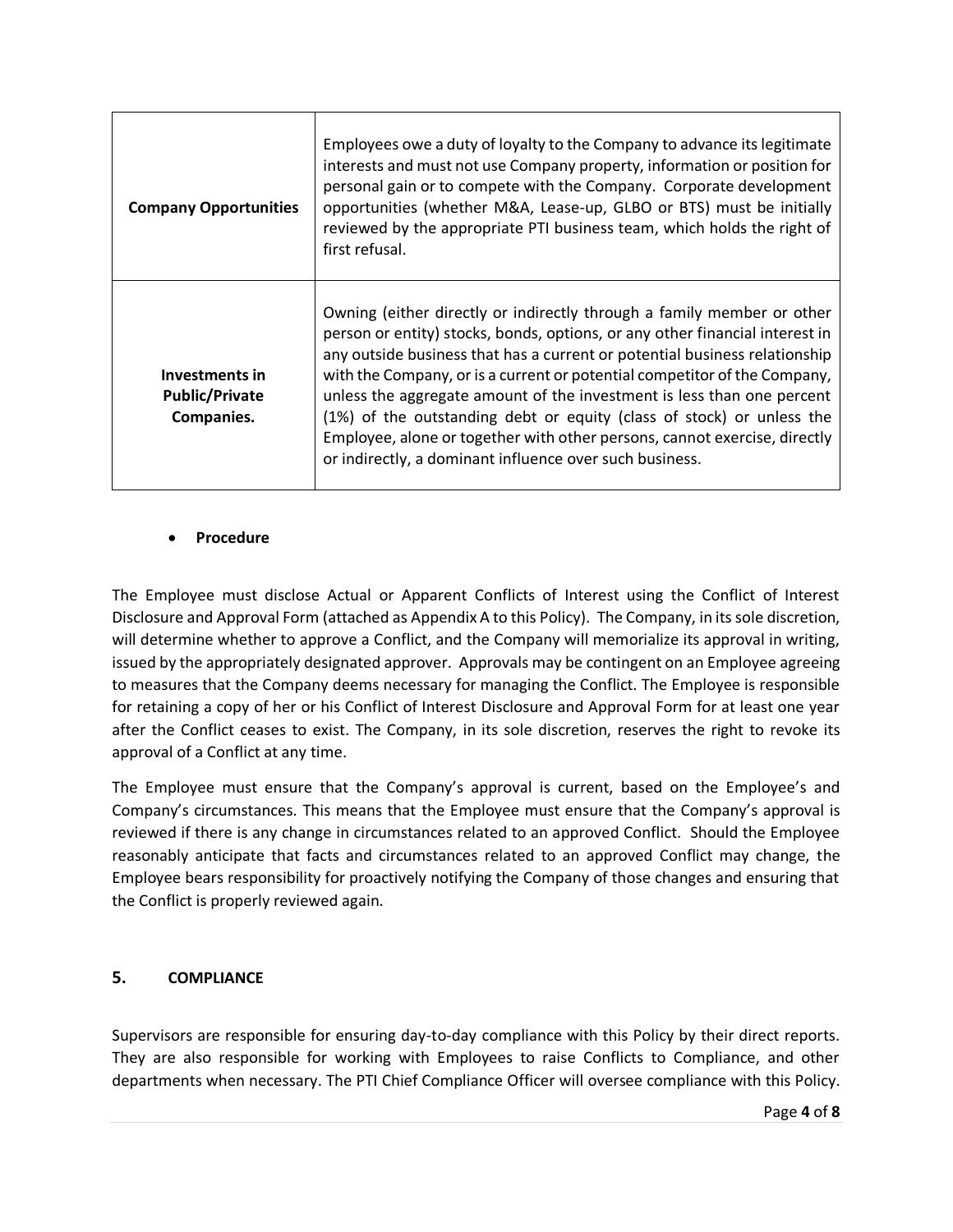Allegations of violations of the Conflict of Interest Policy will be reviewed by the Compliance Department and the Global General Counsel. Failure to follow the Conflicts of Interest Policy, or to comply with federal, state, local and any applicable foreign laws may result in disciplinary action, including suspension of work duties, diminution of responsibilities or demotion, and termination of employment.

PTI requires Employees to use the PTI Listens channels to promptly ask questions or raise concerns about potential or suspected violations of this Policy. Information on how to access the PTI Listens channels can be found here[: https://secure.ethicspoint.com/domain/media/en/gui/55009/index.html.](https://secure.ethicspoint.com/domain/media/en/gui/55009/index.html)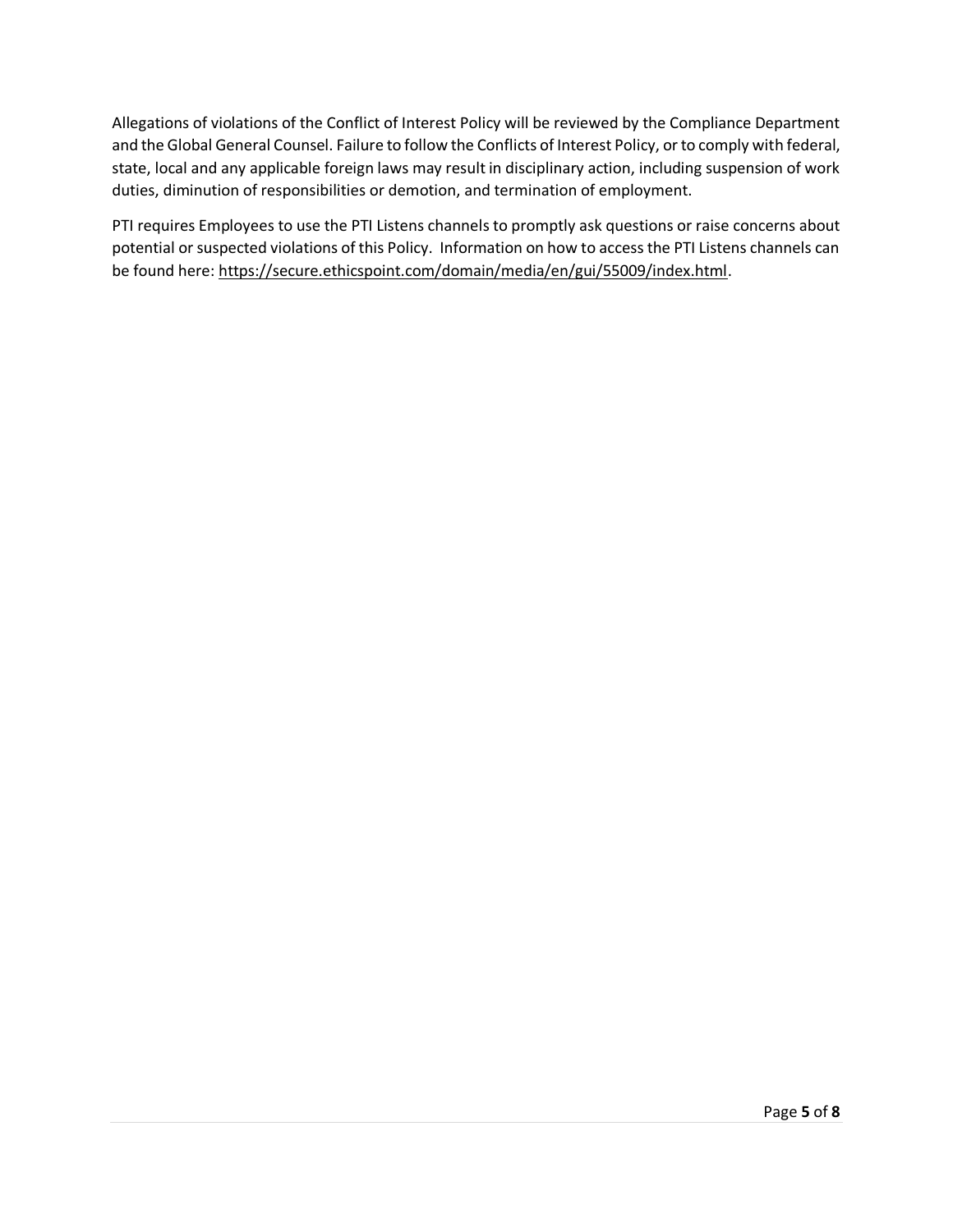<span id="page-6-0"></span>

|                               | Section 1: Employee Information (to be completed by PTI Employee)                                                                                                                                                                             |                                     |                                                                   |  |
|-------------------------------|-----------------------------------------------------------------------------------------------------------------------------------------------------------------------------------------------------------------------------------------------|-------------------------------------|-------------------------------------------------------------------|--|
| 1.                            | Name and Title:                                                                                                                                                                                                                               |                                     |                                                                   |  |
|                               | PTI Location:                                                                                                                                                                                                                                 |                                     |                                                                   |  |
|                               |                                                                                                                                                                                                                                               | Employee Identification:            |                                                                   |  |
|                               |                                                                                                                                                                                                                                               |                                     | Section 2: Conflict Information (to be completed by PTI Employee) |  |
| 1.                            | Company Name:                                                                                                                                                                                                                                 |                                     | Individual Name:                                                  |  |
| 2.                            |                                                                                                                                                                                                                                               | Relationship to PTI Employee:       |                                                                   |  |
| 3.                            | Provide the details of the Actual or Apparent Conflict of Interest, including transactions or positions you<br>hold or circumstances that could potentially be a conflict with the Company ("Outside Interest"):<br>Click here to enter text. |                                     |                                                                   |  |
|                               |                                                                                                                                                                                                                                               |                                     |                                                                   |  |
|                               |                                                                                                                                                                                                                                               |                                     |                                                                   |  |
|                               |                                                                                                                                                                                                                                               |                                     |                                                                   |  |
|                               |                                                                                                                                                                                                                                               |                                     |                                                                   |  |
|                               |                                                                                                                                                                                                                                               | <b>Section 3: Company Approvals</b> |                                                                   |  |
|                               | <b>Employee Supervisor</b>                                                                                                                                                                                                                    |                                     |                                                                   |  |
| Signature:                    |                                                                                                                                                                                                                                               |                                     |                                                                   |  |
|                               | Name:                                                                                                                                                                                                                                         |                                     |                                                                   |  |
| Title:                        |                                                                                                                                                                                                                                               |                                     |                                                                   |  |
|                               | Today's Date:                                                                                                                                                                                                                                 |                                     |                                                                   |  |
|                               |                                                                                                                                                                                                                                               |                                     |                                                                   |  |
|                               |                                                                                                                                                                                                                                               |                                     |                                                                   |  |
| <b>Compliance Department:</b> |                                                                                                                                                                                                                                               |                                     |                                                                   |  |
|                               | $\Box$ Decline                                                                                                                                                                                                                                | $\Box$ Approve                      | $\Box$ Additional Approvals Required $\Box$ Contingent Measures   |  |
|                               | Signature:                                                                                                                                                                                                                                    |                                     |                                                                   |  |
| Name:                         |                                                                                                                                                                                                                                               |                                     |                                                                   |  |
| Title:                        |                                                                                                                                                                                                                                               |                                     |                                                                   |  |
|                               | Today's Date:                                                                                                                                                                                                                                 |                                     |                                                                   |  |
|                               |                                                                                                                                                                                                                                               |                                     |                                                                   |  |
|                               | <b>Additional Approvals as Required by Compliance Department:</b>                                                                                                                                                                             |                                     |                                                                   |  |
| $\Box$ Legal                  |                                                                                                                                                                                                                                               | $\Box$ M&A                          | $\Box$ Land Acquisition                                           |  |

## **APPENDIX A Conflict of Interest Disclosure and Approval Form**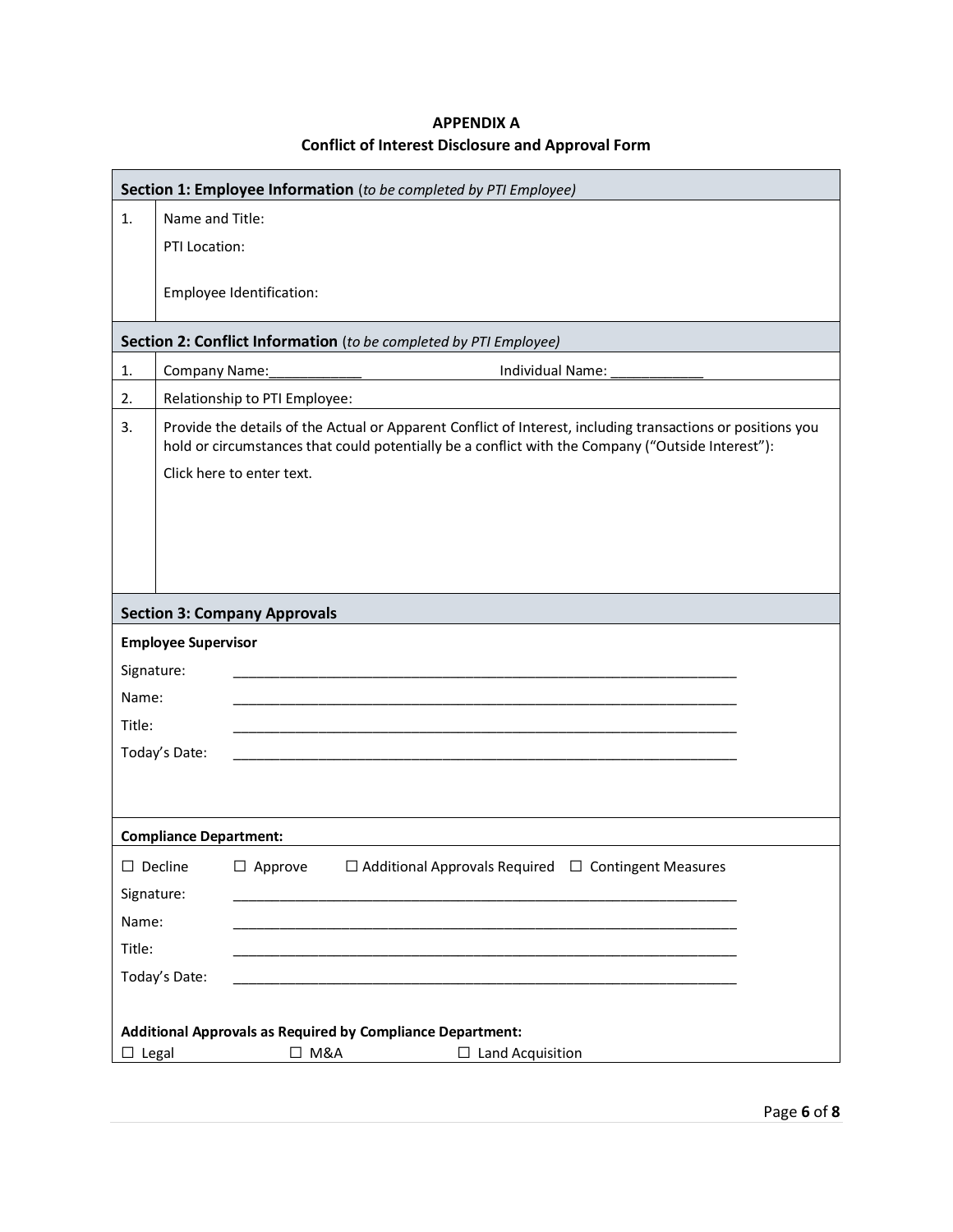| $\Box$ Human Resources<br>$\Box$ Operations                                                                                                                                                                                                                                                                                                                                          |                | $\Box$ Corporate Development                                                                                                       | $\Box$ Leasing and Sales                                                                                                                                                                      |
|--------------------------------------------------------------------------------------------------------------------------------------------------------------------------------------------------------------------------------------------------------------------------------------------------------------------------------------------------------------------------------------|----------------|------------------------------------------------------------------------------------------------------------------------------------|-----------------------------------------------------------------------------------------------------------------------------------------------------------------------------------------------|
|                                                                                                                                                                                                                                                                                                                                                                                      |                |                                                                                                                                    |                                                                                                                                                                                               |
|                                                                                                                                                                                                                                                                                                                                                                                      |                |                                                                                                                                    |                                                                                                                                                                                               |
| $\Box$ Decline                                                                                                                                                                                                                                                                                                                                                                       |                | $\Box$ Approve $\Box$ Additional Approvals Required $\Box$ Contingent Measures                                                     |                                                                                                                                                                                               |
| Signature:                                                                                                                                                                                                                                                                                                                                                                           |                |                                                                                                                                    |                                                                                                                                                                                               |
| Name:                                                                                                                                                                                                                                                                                                                                                                                |                |                                                                                                                                    |                                                                                                                                                                                               |
| Title:                                                                                                                                                                                                                                                                                                                                                                               |                |                                                                                                                                    |                                                                                                                                                                                               |
| Today's Date:                                                                                                                                                                                                                                                                                                                                                                        |                |                                                                                                                                    |                                                                                                                                                                                               |
|                                                                                                                                                                                                                                                                                                                                                                                      |                |                                                                                                                                    |                                                                                                                                                                                               |
|                                                                                                                                                                                                                                                                                                                                                                                      |                |                                                                                                                                    |                                                                                                                                                                                               |
| $\Box$ Decline                                                                                                                                                                                                                                                                                                                                                                       | $\Box$ Approve | $\Box$ Additional Approvals Required $\Box$ Contingent Measures                                                                    |                                                                                                                                                                                               |
| Signature:                                                                                                                                                                                                                                                                                                                                                                           |                | <u> 1989 - Johann Harry Harry Harry Harry Harry Harry Harry Harry Harry Harry Harry Harry Harry Harry Harry Harry</u>              |                                                                                                                                                                                               |
| Name:                                                                                                                                                                                                                                                                                                                                                                                |                |                                                                                                                                    |                                                                                                                                                                                               |
| Title:                                                                                                                                                                                                                                                                                                                                                                               |                |                                                                                                                                    |                                                                                                                                                                                               |
| Today's Date:                                                                                                                                                                                                                                                                                                                                                                        |                | the control of the control of the control of the control of the control of the control of                                          |                                                                                                                                                                                               |
| Title:                                                                                                                                                                                                                                                                                                                                                                               |                | the control of the control of the control of the control of the control of the control of                                          |                                                                                                                                                                                               |
| Today's Date:                                                                                                                                                                                                                                                                                                                                                                        |                |                                                                                                                                    |                                                                                                                                                                                               |
|                                                                                                                                                                                                                                                                                                                                                                                      |                | <b>Contingent Measures as Required by any Authorized Approver:</b>                                                                 |                                                                                                                                                                                               |
| Click here to enter text.                                                                                                                                                                                                                                                                                                                                                            |                |                                                                                                                                    |                                                                                                                                                                                               |
| <b>Section 5: Employee Attestation</b>                                                                                                                                                                                                                                                                                                                                               |                |                                                                                                                                    |                                                                                                                                                                                               |
| I have read, understand and complied with the Company's Conflicts of Interest Policy. The Outside Interest is<br>my full disclosure of all actual and potential conflicts of interest to the Company. I agree to abide to all policy<br>guidelines regarding Conflict of Interest, including any measures that the Company deems necessary for<br>managing the Conflict, as follows: |                |                                                                                                                                    |                                                                                                                                                                                               |
|                                                                                                                                                                                                                                                                                                                                                                                      |                | Interest without the prior written consent of PTI                                                                                  | $\Box$ Yes $\Box$ No I will not use PTI time, personnel, resources or intellectual property to engage in the Outside                                                                          |
| $\Box$ No<br>$\sqcup$ Yes                                                                                                                                                                                                                                                                                                                                                            |                | I will not disclose to my Outside Interest or use in support of my Outside Interest<br>plans regarding other strategic initiatives | confidential or proprietary information about PTI, its Employees, businesses or business<br>partners, including financial, research, marketing or sales data, client lists, business plans or |
| $\Box$ Yes $\Box$ No                                                                                                                                                                                                                                                                                                                                                                 | duties for PTI |                                                                                                                                    | The Outside Interest will not interfere with, delay, disrupt or diminish the performance of my                                                                                                |
| $\Box$ Yes $\Box$ No                                                                                                                                                                                                                                                                                                                                                                 |                | partners for PTI or otherwise attempt to influence the participation of any advertiser                                             | The Outside Interest shall not diminish, disparage, or impair the role of any advertiser or                                                                                                   |
| $\square$ Yes<br>$\Box$ No                                                                                                                                                                                                                                                                                                                                                           |                | The Outside Interest shall not adversely impact the image or reputation of PTI, or its<br>Employees, advertisers and programs      |                                                                                                                                                                                               |